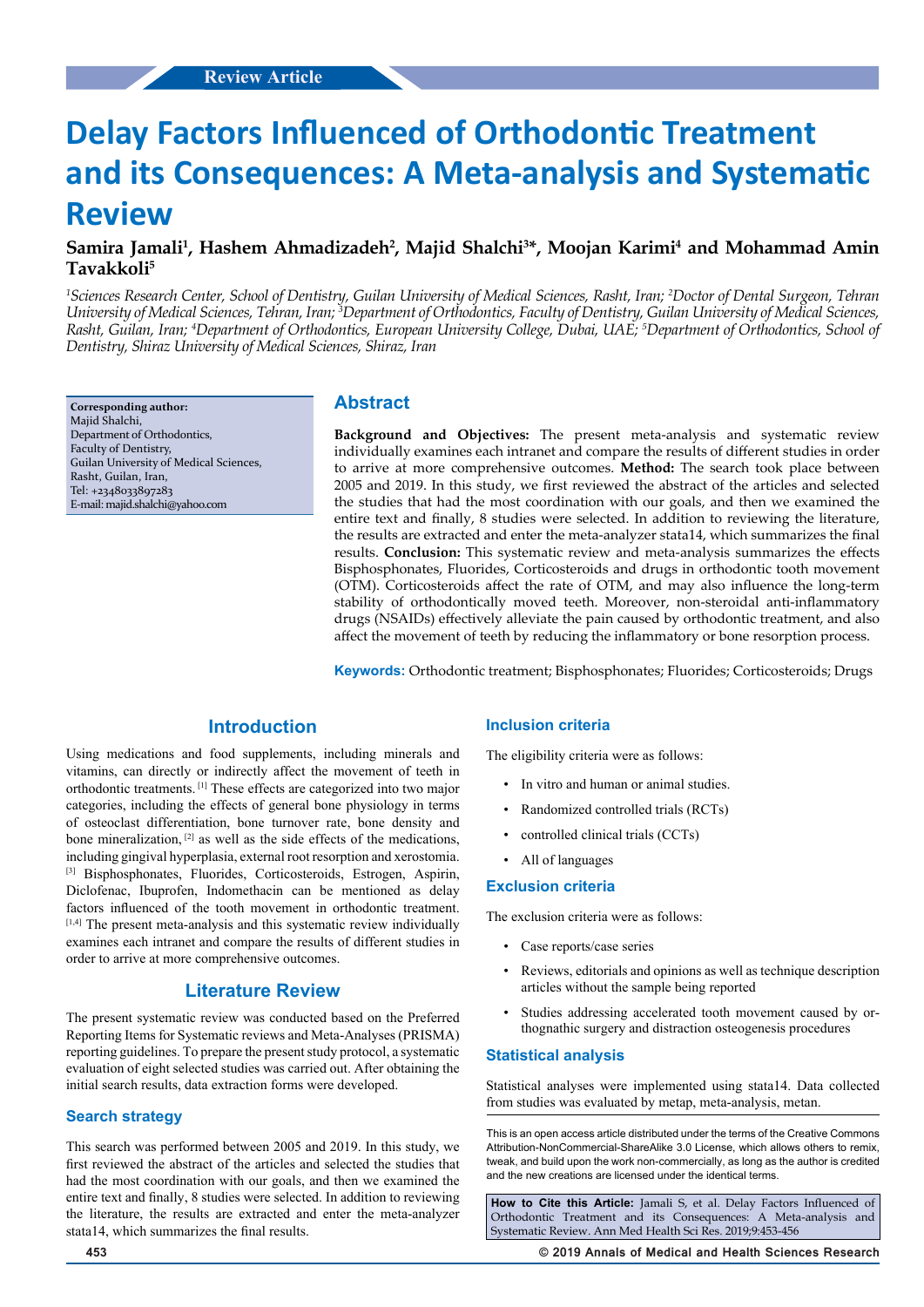| Table 1: Information extracted from studies of delay bisphosphonates on orthodontic treatment. |      |                                 |                      |                             |         |
|------------------------------------------------------------------------------------------------|------|---------------------------------|----------------------|-----------------------------|---------|
| Writer                                                                                         | Year | <b>Study</b>                    | (Intervention group) | <b>Mean (Control group)</b> | p-value |
| Venkataramana, et al. [6]                                                                      | 2014 | An Animal Study (Rabbit)        | 37%                  | 30%                         | 0.0110  |
| Kaipatur, et al. [7]                                                                           | 2013 | An Animal Study (robust<br>rat) | 88%                  | 77%                         | 0.001   |
| Kaipatur, et al. [8]                                                                           | 2015 | Rodent model.                   | 86%                  | 77%                         | 0.008   |
|                                                                                                |      |                                 |                      |                             |         |

| Table 2: Metap data analysis. |                |            |           |
|-------------------------------|----------------|------------|-----------|
| Method                        | <b>Studies</b> | P value    | chi2      |
| Fisher                        | 3              | 0.00001313 | 32.491858 |

**Table 3: Group 1HH, High fluoride intake-Heavy force; Group 2LH, Low fluoride intake-Heavy force; Group 3HL, High fluoride intake-Light force and Group 4LL.**

| Writer                | Year | Group   |      | Tooth movement $-$ [6] |  |
|-----------------------|------|---------|------|------------------------|--|
|                       |      |         | Mean | SE.                    |  |
|                       |      | Group 1 | 1.60 | 0.06                   |  |
|                       | 2011 | Group 2 | 1.33 | 0.03                   |  |
| Karadeniz, et al. [9] |      | Group 3 | 1.25 | 0.06                   |  |
|                       |      | Group 4 | 1.02 | 0.05                   |  |
|                       |      | Control | 0.50 | 0.02                   |  |
| Gonzales, et al. [10] | 2011 | F 2W    | 0.40 | 0.02                   |  |
|                       |      | F 4W    | 0.25 | 0.02                   |  |
|                       |      | F 12W   | 0.13 | 0.02                   |  |

Low fluoride intake-Light force. SD, standard deviation; SE, Standard error of measurement

**Table 4: Test for heterogeneity: Q= 0.003 on 6 degrees of freedom (p= 1.000). Moment-based estimate of between studies variance=0.000.**

|               | Pooled est | 95% CI   |       |         | Asymptotic |
|---------------|------------|----------|-------|---------|------------|
| Meta-analysis | EST        | Lower    | Upper | z value | p value    |
|               | 0.025      | $-4.579$ | 4.630 | 0.011   | 0.991      |
|               | 0.025      | -4.579   | 4.630 | 0 011   | 0.991      |
|               |            |          |       |         |            |

## **Results and Discussion**

## **Effect of delay bisphosphonates on orthodontic treatment and its consequences**

Bisphosphonates are a synthetic category of pyrophosphate analogues and strong inhibitors of bone resorption that are commonly used as a medication for preventing and treating osteopenia and osteoporosis, and also used to treat tumors. Given that they affect bone metabolism, they are believed to influence tooth movement and orthodontic treatment. [5]

In Venkataramana et al. [6] study result showed, In bisphosphonate (BP) administered animals, the molar tooth movement was inhibited significantly and lesser amount of osteoclasts appeared along the alveolar bone surfaces towards the periodontal ligament (PDL), could be due to structural impairment and resorptive activity of osteoclasts. The clinical implication of this study is mainly to consider the patients under orthodontic therapy along with BP medication, the orthodontist must be cautious and also the risk possibilities like delayed OTM, compromised treatment, discontinuation of treatment etc., should be explained to the patients. Kaipatur et al. [7] also found the bone burden of previously used bisphosphonate to significantly inhibit OTM. They also found tooth movements in a bisphosphonate to burden alveolar bone in the short term; however, such an invasive injury can have potential adverse effects. [8] The systemic application of bisphosphonates reduces OTM and prevents the recurrence of OTM and skeletal relapses following mandibular distraction, maxillary expansion and the similar procedures [Tables 1 and 2].

### **Effect of delay fluorides on orthodontic treatment and its consequences**

Fluoride is almost entirely stored in human calcified tissues and is

actively involved in bone metabolism. Its concentration in calcified tissues increases with age and is directly related to the fluoride concentration in consumed water. the effect of fluoride on clast cell activity and their crucial role in OTM. Research suggests that, in animals, fluoride reduces the rate of OTM (9). Karadeniz et al. [9] found the mean rate of tooth movements to be greater in the strong force and high fluoride intake group. Age was also found to be negatively associated with OTM. Two-dimensional and three-dimensional methods were accurate for evaluating tooth movements after four weeks of applying buccal tipping force when the palatal rugae were used for superimposition. Moreover, Gonzales et al.<sup>[10]</sup> found fluoride in drinking water to reduce the severity of orthodontically induced root resorption after birth, although the degree of tooth movement was also reduced [Tables 3 and 4].

## **Effect of delay corticosteroids on orthodontic treatment and its consequences**

The pathological processes treated with corticosteroids are prevalent in medical and dental practices, and the response of patients undergoing orthodontic treatment can be different from this response in normal bone remodeling owing to using these drugs. OTM can be influenced by the topical or general administration of pharmacological agents. [11] One of the side effects which is of concern for orthodontists, around the world, is its capacity to affect bone physiology and remodeling and by doing so affecting the rate of OTM. A review of literature on the subject suggests that Corticosteroids affect the rate of OTM, and may also influence the long-term stability of orthodontically moved teeth. Table 5 showed main findings of selected studies. Table 6 showed meta-analysis. [12-14]

## **Effect of delay drugs on orthodontic treatment and its consequences**

Basically, OTM is a biological response to mechanical forces. The prolonged application of controlled mechanical forces induces this movement, which develops pressure and tension zones in the alveolar bone and periodontal ligament, and remodels the tooth sockets. Orthodontists normally prescribe medicines such as NSAIDs for the management of the pain caused by the application of force on biologic tissues. NSAIDs inhibit the prostaglandin synthesis and slow down the tooth movement. Prostaglandins play a key role in bone resorption. The most commonly prescribed medicines include celecoxib, vadecoxib, diclofenac, ibuprofen, acetaminophen and aspirin. Acetaminophen is the medicine of choice for orthodontic pains without influencing OTM. [15] Aspirin affects the biosynthesis, metabolism and composition of connective tissue mucopolysaccharides in the ground substance that provides barriers against the spread of infection and inflammation. [15] Aspirin was found to significantly reduce the numbers of osteoclasts and resorption lacunae in the OTM pressure areas; [16] however, paracetamol did not affect the OTM rate, and can be considered a medicine for relieving orthodontic pains. [17] Consuming several divided doses of diclofenac can help significantly inhibit or totally suppress the tooth movement. [18] In addition, the production of prostaglandin E in the periodontal ligament can be significantly inhibited using ibuprofen, therefore decreasing the tooth movement rate. [19] Nimesulide was found to decrease the bone resorption rate and the osteoclasts appearance and to therefore reduce the degree of tooth movement. Indomethacin can strongly inhibit the prostaglandin synthesis as it was found to reduce the tooth movement rate. [20]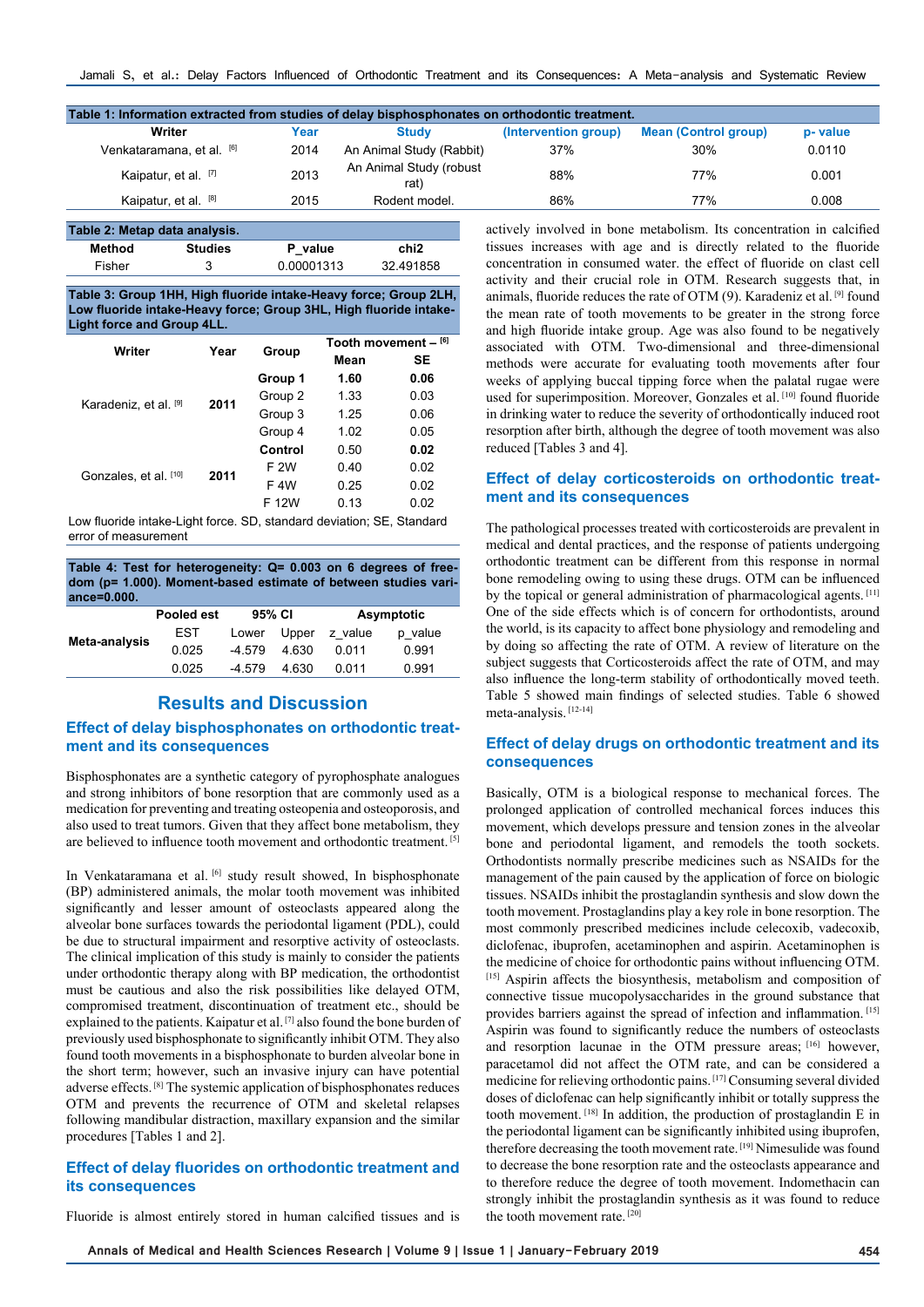Jamali S, et al.: Delay Factors Influenced of Orthodontic Treatment and its Consequences: A Meta-analysis and Systematic Review

|                              | Table 5: Information extracted from studies of corticosteroids on orthodontic treatment and main findings of selected studies. |             |                                |                                 |                 |                                                                                         |
|------------------------------|--------------------------------------------------------------------------------------------------------------------------------|-------------|--------------------------------|---------------------------------|-----------------|-----------------------------------------------------------------------------------------|
| <b>Study</b>                 | <b>Type of corticosteroid</b><br>therapy                                                                                       | Dosage      | Frequency of<br>administration | Duration of ad-<br>ministration | Force           | <b>Main findings</b>                                                                    |
| Abtahl, et al[12]            | Triamcinolone acetonide                                                                                                        | mg/kg       | administered IM<br>daily for   | 21 days                         | 50 cN $(-51 q)$ | CST accelerates the rate of<br>OTM                                                      |
| Knop, et al. [13]            | Dexamethasone diso-<br>dium phosphate                                                                                          | 2 mg/kg     | Intramuscular<br>injection     | 3, 7 and 14 days                | 30q             | CST inhibits bone resorption<br>and delays collagen maturation<br>in the bone matrix.   |
| Molina Da Silva, et al. [14] | Dexamethasone                                                                                                                  | $0.5$ mg/kg | Intramuscular<br>injection     | 5, 6, 8, 10, 12 and<br>19 days  | 50 cN $(-51 g)$ | CST has an inhibitory effect on<br>MMP-1 expression during the<br>initial phase of OTM. |
|                              |                                                                                                                                |             |                                |                                 |                 |                                                                                         |

|                                                                                                  |           | Table 6: Heterogeneity Chi-squared=0.07 (d.f.=2) p=0.966. | [95% Conf. Interval] |       |
|--------------------------------------------------------------------------------------------------|-----------|-----------------------------------------------------------|----------------------|-------|
| study                                                                                            | <b>RR</b> |                                                           | % Weight             |       |
|                                                                                                  |           | lower                                                     | upper                |       |
| Abtahi, et al. [12]                                                                              | 1.714     | 0.409                                                     | 7.177                | 15.41 |
| Knop, et al. $[13]$                                                                              | 1.571     | 0.538                                                     | 4.587                | 31.68 |
| Molina Da Silva, et al. [14]                                                                     | 1.382     | 0.522                                                     | 3.657                | 52.91 |
| I-squared (variation in RR attributable to heterogeneity)=0.0%<br>Test of RR=1: $z=1.21$ p=0.227 |           |                                                           |                      |       |

## **Conclusion**

This systematic review revealed the following conclusions:

- Duration of orthodontic treatment is increased for patients under Bisphosphonate therapy as the bone turnover is delayed.
- The effect of Fluoride amount of tooth movement was decreased.
- Corticosteroids group of drugs affect the rate of OTM, and may also influence the long-term stability of orthodontic ally-moved teeth.
- NSAIDs were found to effectively reduce the pain caused by orthodontic treatment, and to also influence the tooth movement by reducing the bone resorption or inflammatory process.

#### **Conflict of Interest**

The authors disclose that they have no conflicts of interest.

#### **References**

- 1. Bartzela TN, Maltha JC. Medication effects on the rate of orthodontic tooth movement. Biology of Orthodontic Tooth Movement: Springer; 2016;133-159.
- 2. Shroff B. Biology of orthodontic tooth movement: Current concepts and applications in orthodontic practice: Springer; 2016.
- 3. Sonwane S, Kumar BS, Shweta R, Satyanarayan A. Drugs of systemic disorder and orthodontic tooth movement: A literature based random study. Cibtech.org.
- 4. Krasny M, Zadurska M, Cessak G, Fiedor P. Analysis of effect of non-steroidal anti-inflammatory drugs on teeth and oral tissues during orthodontic treatment. Report based on literature review. Acta Pol Pharm. 2013;70:573-577.
- 5. Arbelaez ML, Garcia SMV, Lopez JP, Avila D, Munevar JC, Pauwels A. Effect of bisphosphonates on orthodontic tooth movement in osteoporotic patients: A review. Journal of the World Federation of Orthodontists. 2018.
- 6. Venkataramana V, Chidambaram S, Reddy BV, Goud ESS, Arafath M, Krishnan S. Impact of bisphosphonate on orthodontic tooth movement and osteoclastic count: An animal study. Journal of International Oral Health: JIOH. 2014;6:1.
- 7. Kaipatur NR, Wu Y, Adeeb S, Stevenson TR, Major PW, Doschak MR. Impact of bisphosphonate drug burden in alveolar bone during orthodontic tooth movement in a rat model: A pilot study.

American Journal of Orthodontics and Dentofacial Orthopedics. 2013;144:557-567.

- 8. Kaipatur N, Major P, Stevenson T, Pehowich D, Adeeb S, Doschak M. Impact of selective alveolar decortication on bisphosphonate burdened alveolar bone during orthodontic tooth movement. Archives of Oral Biology. 2015;60:1681-1689.
- 9. Karadeniz EI, Gonzales C, Elekdag-Turk S, Isci D, Sahin-Saglam AM, Alkis H, et al. The effect of fluoride on orthodontic tooth movement in humans. A two-and three-dimensional evaluation. Australian Orthodontic Journal. 2011;27:94.
- 10. Gonzales C, Hotokezaka H, Karadeniz EI, Miyazaki T, Kobayashi E, Darendeliler MA, et al. Effects of fluoride intake on orthodontic tooth movement and orthodontically induced root resorption. American Journal of Orthodontics and Dentofacial Orthopedics. 2011;139:196-205.
- 11. Kalia S, Melsen B, Verna C. Tissue reaction to orthodontic tooth movement in acute and chronic corticosteroid treatment. Orthodontics & Craniofacial Research. 2004;7:26-34.
- 12. Abtahi M, Shafaee H, Saghravania N, Peel S, Giddon D, Sohrabi K. Effect of corticosteroids on orthodontic tooth movement in a rabbit model. Journal of Clinical Pediatric Dentistry. 2014;38:285- 289.
- 13. Knop LAH, Shintcovsk RL, Retamoso LB, Ribeiro JS, Tanaka OM. Non-steroidal and steroidal anti-inflammatory use in the context of orthodontic movement. The European Journal of Orthodontics. 2011;34:531-535.
- 14. Molina Da Silva G, Tanaka O, Campos Navarro D, Repeke C, Garlet G, Guariza-Filho O, et al. The effect of potassium diclofenac and dexamethasone on MMP-1 gene transcript levels during experimental tooth movement in rats. Orthodontics & Craniofacial Research. 2017;20:30-34.
- 15. Karthi M, Anbuslevan GJ, Senthilkumar KP, Tamizharsi S, Raja S, Prabhakar K. NSAIDs in orthodontic tooth movement. Journal of Pharmacy & Bioallied Sciences. 2012;4:S304.
- 16. Arias OR, Marquez-Orozco MC. Aspirin, acetaminophen, and ibuprofen: their effects on orthodontic tooth movement. American Journal of Orthodontics and Dentofacial Orthopedics. 2006;130:364-370.
- 17. Rogers MA, Aronoff DM. The influence of non-steroidal antiinflammatory drugs on the gut microbiome. Clinical Microbiology and Infection. 2016;22:178e1-178e9.

**Annals of Medical and Health Sciences Research | Volume 9 | Issue 1 | January-February 2019 455**